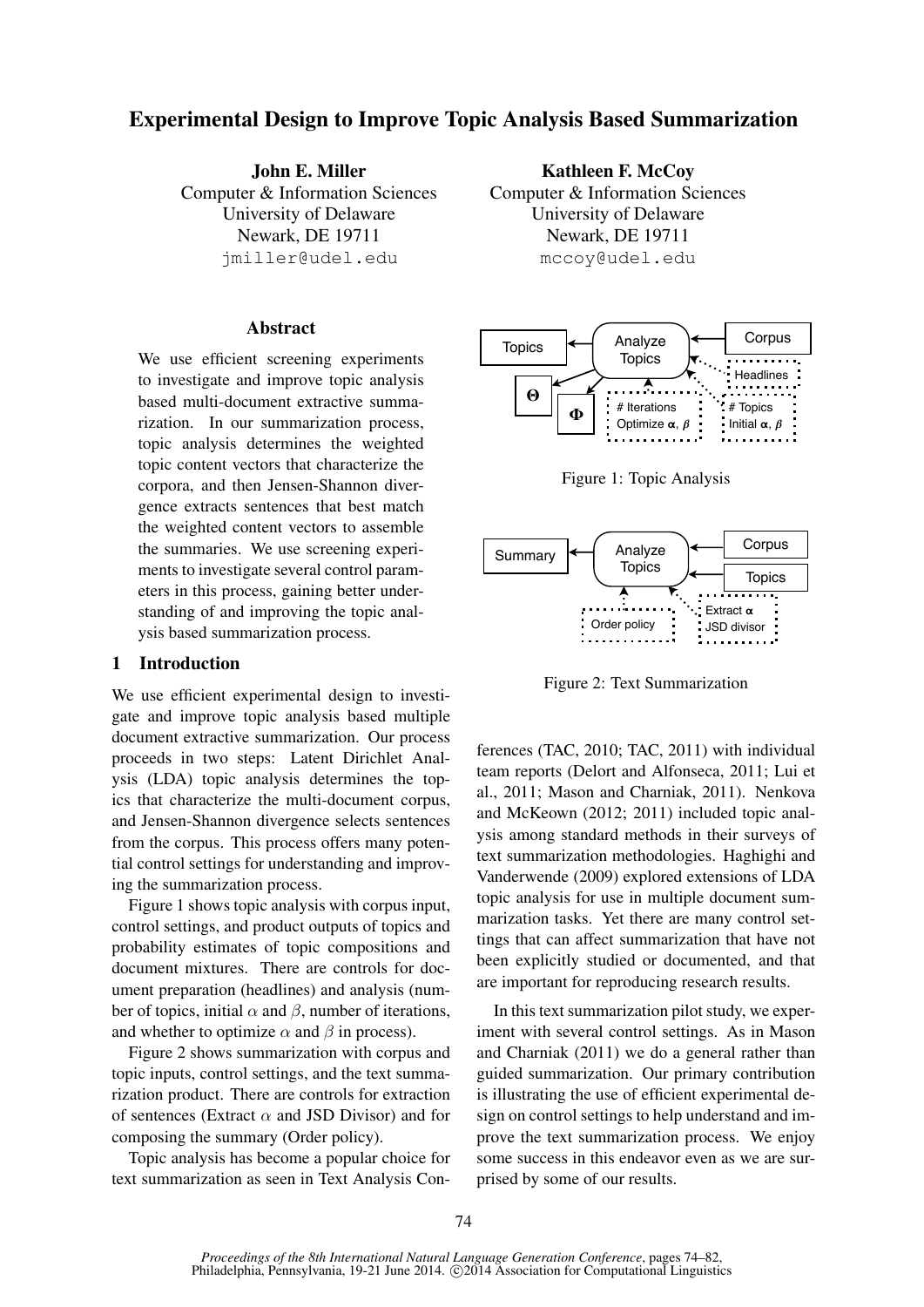#### 2 Technical Background

# 2.1 LDA Topic Analysis

LDA topic analysis uses a per document bag of words approach to determine topic compositions of words and document mixtures of topics. Analysis constructs topic compositions and document mixtures by assigning words to topics within documents. Weighted topic compositions can then be used as a basis for selecting the most informative text to include in summarizations.

LDA topic analysis is based on a generative probabilistic model. Document mixtures of topics are generated by a multinomial distribution, Θ, and topic compositions of words are generated by a multinomial distribution,  $\Phi$ . Both  $\Theta$  and Φ in turn are generated by Dirichlet distributions with parameters  $\alpha$  and  $\beta$  respectively. Figure 3 (Steyvers and Griffiths, 2007) shows a corpus explained as the product of topic word compositions  $(\Phi)$  and document topic mixtures  $(\Theta)$ .



Figure 3: Topic Model

The joint distribution of words and topics (Griffiths and Steyvers (2004)) is given by  $P(w, z) =$  $P(w|z)P(z)$  where in generating a document the topics are generated with probability  $P(z)$  and the words given the topics are generated with probability  $P(w|z)$ . Here

$$
P(\mathbf{w}|\mathbf{z}) = \left(\frac{\Gamma(\beta_{\bullet})}{\Gamma(\beta)^{V}}\right)^{Z} \prod_{z=1}^{Z} \frac{\prod_{v} \Gamma(n_{zv} + \beta)}{\Gamma(n_{z\bullet} + \beta_{\bullet})},\tag{1}
$$

where  $n_{zv}$  is the number of times word v occurs in topic z,  $n_z \bullet$  is the number of times topic z occurs,  $β_$  is the sum of the  $β$  scalar over all word types, and  $\Gamma$  () is the gamma function (Knuth, 2004), and

$$
P(z) = \left(\frac{\Gamma(\alpha_{\bullet})}{\Gamma(\alpha)^{Z}}\right)^{D} \prod_{d=1}^{D} \frac{\prod_{z} \Gamma(n_{zd} + \alpha)}{\Gamma(n_{\bullet d} + \alpha_{\bullet})}, \tag{2}
$$

where  $n_{zd}$  is the number of times topic z occurs in document d,  $n_{\bullet d}$  is the number of times document d occurs, and  $\alpha_{\bullet}$  is the sum of  $\alpha$ s over topics.

Analysis reverses the generative model. Given a corpus, topic analysis identifies weighted topic word compositions and document topic mixtures from the corpus. We assign topics to words in the training corpus using Gibbs sampling (Gelman et al., 2004) where each word is considered in turn in making the topic assignment. We monitor training progress by  $\log P(w, z)$  where a greater  $log P(w, z)$  indicates better fit. After sufficient iterations through the corpus the  $\log P(w, z)$  typically converges to steady state.

Analysis products are topic determinations for the corpus as well as weighted estimates of topic word compositions  $\Phi$  and document topic mixtures Θ. The  $\alpha$  and  $\beta$  priors are optimized (reestimated) during training and the asymmetric  $\alpha$ which varies by topic can be used as a measure of topic importance in our summarization step.

The topic analysis implementation used in this pilot study borrows from the UMass Mallet topic analysis (McCallum, 2002).

#### 2.2 Jensen-Shannon Divergence

From the topic word compositions and optimized  $\alpha$ s, we form a weighted aggregate vector of the prominent topics, and select sentences from the corpus that have minimal divergence from the aggregate topic. *The operating assumption is that the aggregate topic vector adequately represents the content of an ideal summary.* So the closer to *zero* divergence from the aggregate topic, the closer we are to the ideal summary.

We seek to minimize the Jensen-Shannon Divergence,  $JSD(C||T)$ , a symmetric Kullback-Liebler (KL) divergence, between the extractive summary content, C, and the aggregate topic, T, using a greedy search method of adding at each pass through the corpus the sentence that most reduces the divergence. Haghighi and Vanderwende (2009) made similar use of KL divergence in their *Topic Sum* method.

In preliminary studies, this minimize JSD criterion seemed to give overly long sentences because the greedy method favored the greatest reduction in JSD regardless of the length of the sentence. This affected readability and rapidly used up all available target document size. Therefore we modified the greedy search method to consider sentence length as well.<sup>1</sup>

<sup>&</sup>lt;sup>1</sup>Global optimization of  $JSD(C||T)$  could address both of these issues; we will investigate this option in a future effort.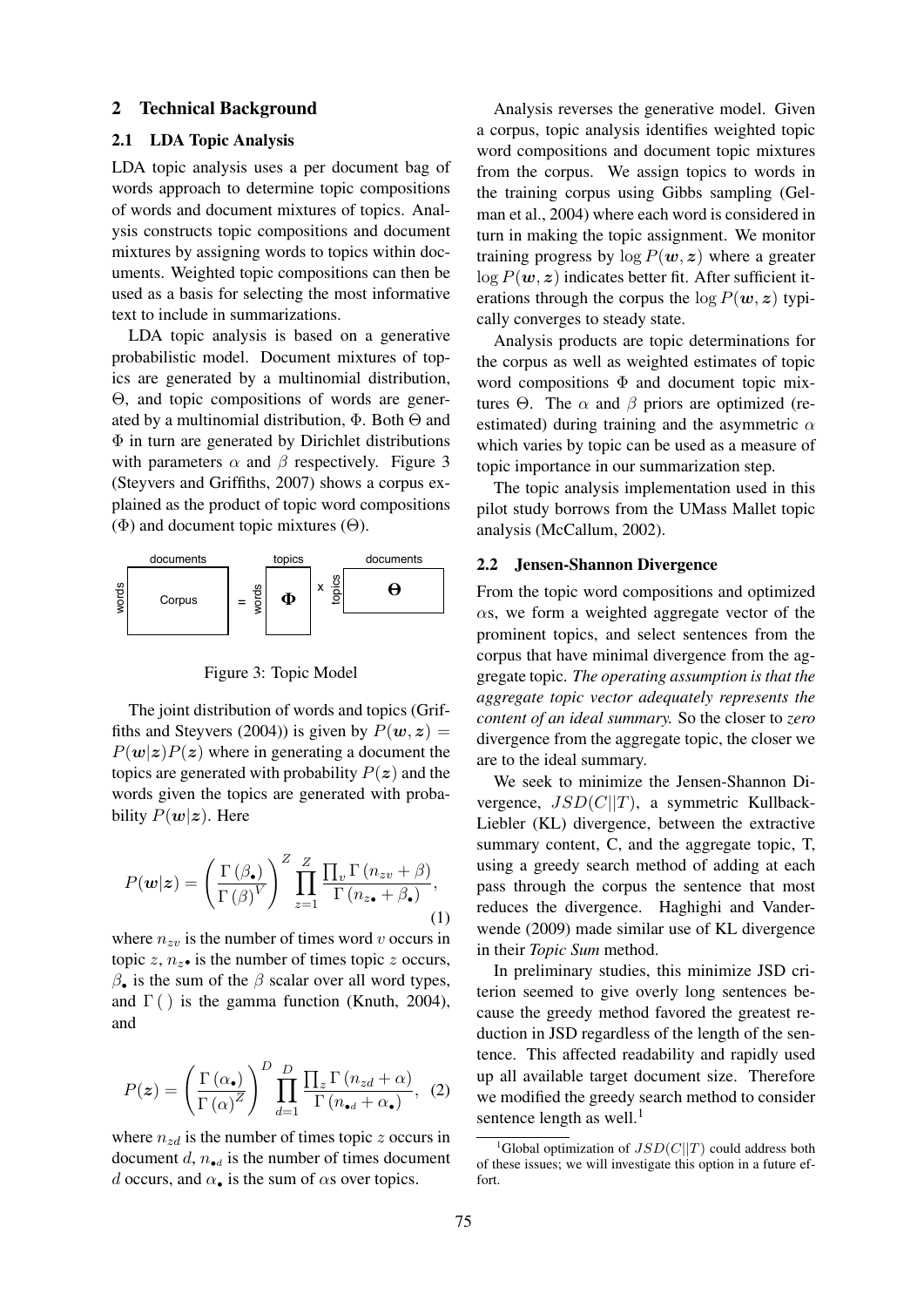In selecting each new sentence we seek to maximize the reduction in divergence corrected for sentence length

$$
\frac{(JSD(C_{t-1}||T) - JSD(S_t, C_{t-1}||T))}{function(length(S_t))},
$$
 (3)

where  $S_t$  is the sentence under consideration and  $C_{t-1}$  is the content from the previously completed iterations, and the function of length of  $S_t$ , is either the constant 1 (i.e. no correction for sentence length) or  $\sqrt{length(S_t)}$ .

# 3 Pilot Study Using TAC 2010 Samples

Our goal is to investigate and optimize factors that impact multi-document extractive summarization. We hope to subsequently extend our findings and experience to abstractive summarization as well.

For our pilot, we've chosen summarization of the 2010 Text Analysis Conference (2010) sample themes, which are conveniently available and of a manageable size. The three sample themes are from different summarization categories out of a total of 46 news themes over five different categories, with 10 original and 10 follow-up news reports each. In the original TAC 2010 task, participants were asked to do focused queries varying with the summarization category. In our pilot we perform an undirected summarization of the original news reports.

NIST provides 4 model summaries for each news theme annotated for the focused summary, and we use these model summaries in scoring our extractive summarizations.<sup>2</sup> We also include a measure of fluency in our assessment.

Our document summarization task is then: multiple document extractive summarization using 10 documents of less than 250 words each to construct summaries of 100 words.

### 3.1 Preliminary Results of Topic Analysis

Topic analysis is such a complex methodology that it makes sense to fix some parameters before using it in the summarization process.

We use the commonly accepted initial  $\alpha$  value of 1 for each topic giving a sum of  $\alpha$  values equal to the number of topics. Later, we experiment with a single individual topic initial  $\alpha$  value, but we always maintain an initial  $\alpha$  sum equal to the number of topics. Likewise we use the scalar  $\beta$  value

0.1 typical of a modest number of word types (less than 1000 in this study).

In prior studies, we found that re-estimating  $\alpha$ and  $\beta$  frequently adds little cost to topic analysis and drives better and more rapid convergence. We optimize  $\alpha$  and  $\beta$  every 5 iterations, starting at iteration 50.

#### How Many Topics to Use

The number of topics depends on the problem itself. The problem of size of  $\approx 2000$  words per news theme would indicate a number of topics between 3 and 20 as adequate to explain document word use where the  $log(|Corpus|)$  is the minimum and  $\sqrt{|Corpus|}$  is the maximum number of topics to use (Meilă, 2007).

A common way to select the correct number of topics is to optimize  $\log P(w)$  on held-out documents, where greater log likelihoods indicate a better number of topics. While it would be impractical to do such a study for each news theme or each document summary, it is reasonable to do so on a few sample themes and then generalize to similar corpora. We look at log likelihood for 3, 5, and 10 topics using the TAC 2010 sample themes. As there are only 10 documents for each theme, we use the TAC 2010 update documents as heldout documents for calculating the log likelihoods.

Topic word distributions, Φ, from training are used to infer document mixtures, Θ, on the heldout data, and the log  $P(w)$  is calculated (Teh et al., 2007) as:

$$
P(\mathbf{w}) = \prod_{d,i} \left( \sum_{z} \frac{n_{zw_i} + \beta}{n_{z\bullet} + \beta_{\bullet}} \frac{n_{zd} + \alpha}{n_{\bullet d} + \alpha_{\bullet}} \right), \quad (4)
$$

where the sum is over all possible topics for a given word and the product is over all documents and words.

Table 1 shows mean log likelihoods for the news themes at 3, 5 and 10 topics each. There is little practical difference between the log likelihood measures even though the 3 topic model has a significantly lower log likelihood ( $p < 0.05$ ) than the 5 and 10 topic models. We assess topic quality more directly to see which model is better.

|         | 3 Topics 5 Topics | 10 Topics |
|---------|-------------------|-----------|
| $-6.00$ | $-5.97$           | $-5.96$   |

Table 1: Held-out Log Likelihood Number Topics.

 $2^2$ Comparison of our summarization results versus the TAC 2010 task will necessarily be imprecise given the differences in focus of our pilot study from TAC 2010.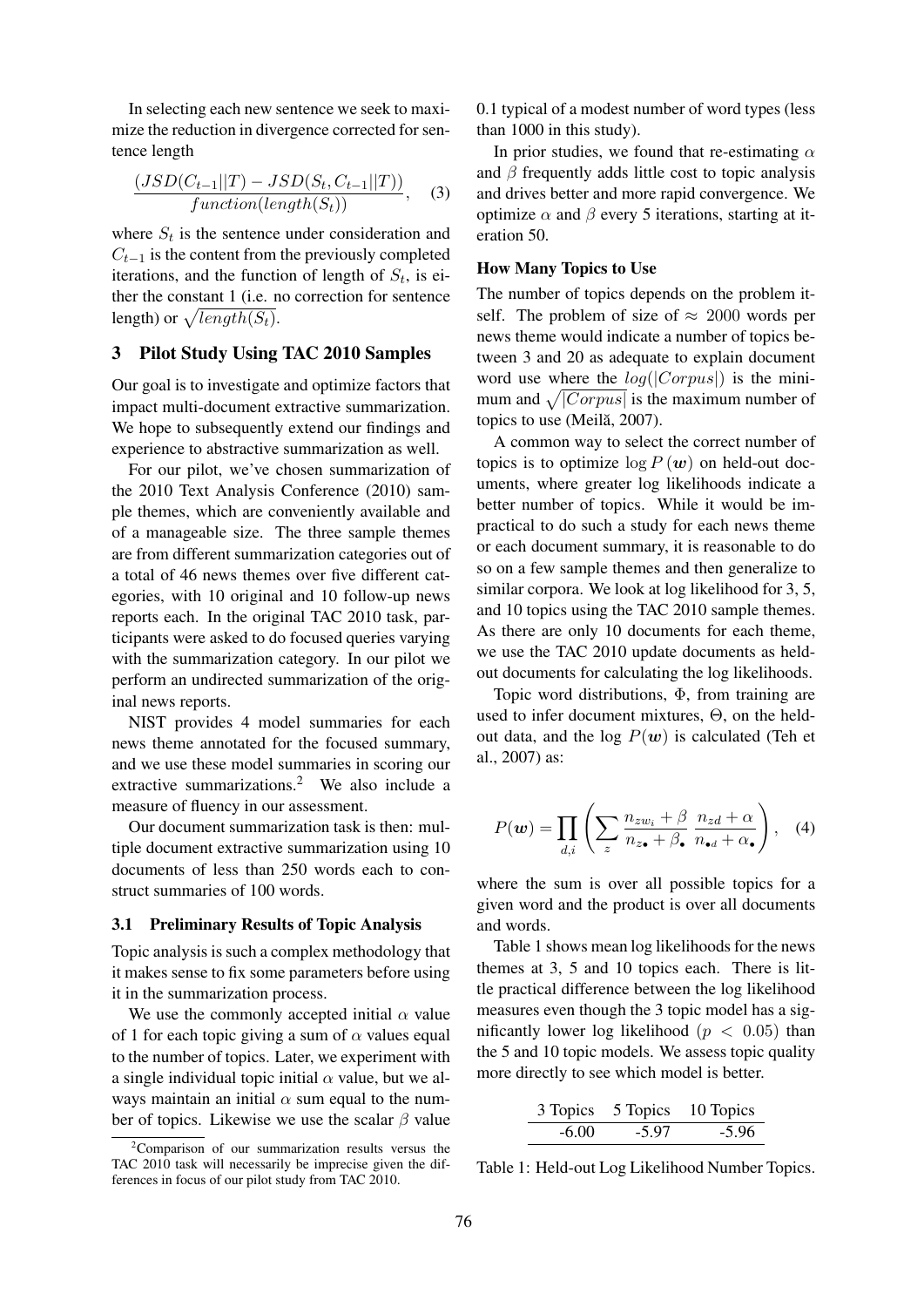Useful topic quality measures are:

- Importance measured by number of documents (or optimized  $\alpha s$ ). Low importance topics, with very few documents related to a topic, indicate that we have more topics than necessary. While not a fatal flaw, the topic model may be over fit.
- Coherence measured as a log sum of cooccurrence proportions of each topic's high frequency words across multiple documents (Mimno et al., 2011). The more negative the coherence measure, the poorer the coherence. A few poor coherence topics is not fatal, but the topic model may be over fit.
- Similarity to other topics measured by cosine distance between topic vectors is undesirable. The more similar the topics, the more difficult it is to distinguish between them. Many similar topics makes it difficult to discriminate among topics over the corpus.

Reviewing the document quality for 3, 5 and 10 topics we find:

- More low importance topics in 10 versus 5 and 3 topic models,
- Somewhat better topic coherence in 3 and 5 topic models,
- Undesirable greater topic similarity for the 3 versus 5 versus 10 topic models.

We choose the 10 topic model giving higher priority to the problem of undesirable topic similarity, recognizing that we may get some unimportant or less coherent topics. As our summarization process only uses the most important topics for the aggregate topic, the occasional unimportant and less coherent topic should not matter.

# Document Preparation

Document cleaning removed all HTML, as well as all header information not related to the articles themselves; document dates, references, and headlines were saved for use in the document summarization step. Document headlines were optionally folded into the document text. Stop words were removed and remaining words lemmatized for topic analysis.

# 4 Design of Experiments

As our information about the various controls in the process and the expected results is fairly rudimentary, we use efficient screening experimental

designs to evaluate several factors at the same time with a minimum number of trials. We define the factors (control parameters) in our experiment, the dependent variables we will measure, and finally select the screening design itself.

Most of the process of topic analysis will remain fixed such as the use of 10 topics, initial  $\alpha$ sum of 10, initial scalar  $\beta$  of 0.1, optimization of  $\alpha$  and  $\beta$  every 5 iterations and 500 total iterations before saving the final topic vector weights and corresponding topic alphas.

From our experimentation we hope to find:

- Factors impacting dependent variables,
- Gross magnitude of impact on dependent variables,
- Factors to followup with in more detail.

# 4.1 Experimental Factors

In screening experiments, we chose factors about which we have crude information, and which we think could impact intermediate or final product results. To learn as much as possible about factor effects, we choose to vary them between default and extreme settings or between two extremes where we hope to see some positive impact.

Our experimental factors are:

- Save headline text as part of document preparation (Yes, No). Headlines often contain important summary information. We test to see if such information improves summaries.
- **Single fixed**  $\alpha$  proportion of the  $\alpha$  sum (\*, 0.5). Topic analysis typically selects (weights) a few important topic vectors with substantial proportions of the  $\alpha$  sum. We want to see if biasing selection of a *single* important vector at a 0.5 proportion of the  $\alpha$  sum improves summaries versus unbiased  $\alpha$  weighting (\*).
- **Aggregate topic policy** as a proportion of the  $\alpha$ sum for selecting the topic aggregate used in summarization (0.5, 0.75). We order topics based on the optimized (re-estimated)  $\alpha$ s and aggregate topics summing and weighting by the  $\alpha$ s until we reach the aggregate topic policy proportion. We want to see which policy (0.5 or 0.75) proportion of the  $\alpha$  sum results in better summaries.
- JSD divisor to use with iterative greedy search for sentences (ONE, SQRT). Prior work shows the JSD Divisor impacts the length of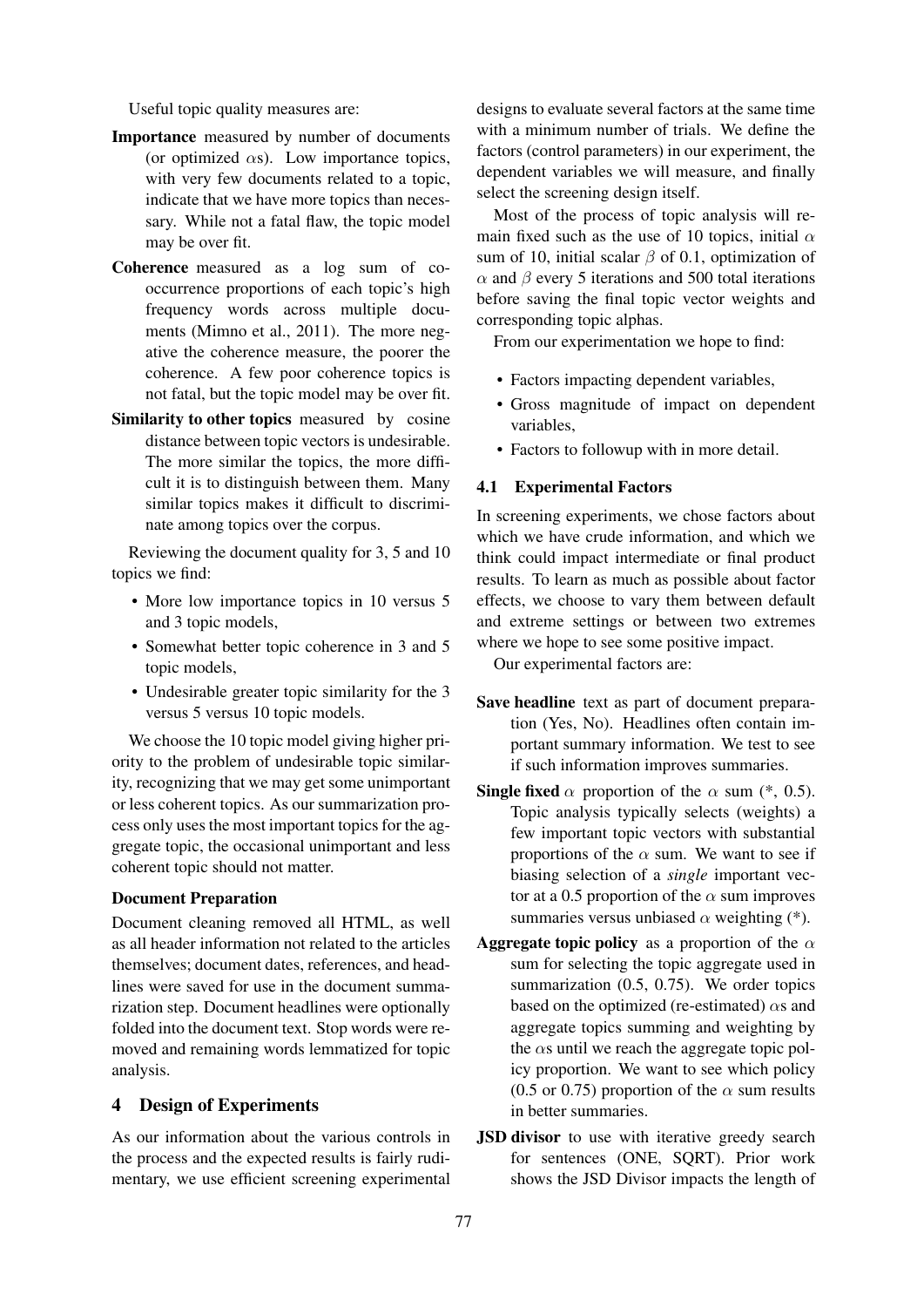sentences selected. We test the impact on the summaries themselves.

Order policy for constructing the summary from selected sentences (DATE-DOC, SALIENCE-DOC). Ordering sentences by news report date or by salience as measured by reduction in JSD should impact the fluency of summaries.

#### 4.2 Dependent Variables

We want readable and informative text that summarizes content of the input documents in the allowable space. We measure several intermediate process variables as well as evaluate the summaries themselves.

Intermediate measures include:

- Initial selected sentence Jensen-Shannon divergence from the aggregate topic. The first sentence selected should substantially reduce divergence.
- Final selected sentence Jensen-Shannon divergence from the aggregate topic. Divergence close to zero would indicate broad coverage of the aggregate topic; it may be related to summary content.
- Number of topics in the aggregate topic.
- Average sentence length. This should be impacted by the JSD divisor; it may be related to summary fluency.

ROUGE (Lin, 2011) is a package for automatic evaluation of summaries that compares system produced summaries to model (gold standard) summaries and reports statistics such as R-2, bi-gram co-occurrence statistics between system and model summaries, and SU4, skip bi-gram co-occurrence statistics where word pairs no more than 4 words apart may also be counted as bigrams. The R-2 and SU4 are automated content measures reported for TAC 2010, and the gold standard summaries are readily available for the samples topics. We use ROUGE R-2 and SU4 as reliable dependent measures and for comparison to TAC 2010 results.

We add a simple measure of fluency focused on across sentence issues. The fluency score starts at a value of 5 and then subtracts: 1 for each *non sequitur* or obvious out of order sentence,  $\frac{1}{2}$ for each missing co-reference, non-informative, ungrammatical, or redundant sentence. For sentences of less than 20 words, when more than one penalty applies only the most severe penalty is applied, so as not to penalize the same short phrase multiple times. Scoring is done by one of the authors without knowing the combination of experimental factors of the summary (blind scoring).

Summary measures thus include: ROUGE R-2, ROUGE SU4, and Fluency.

# 4.3 Select Experimental Design

Screening designs focus on detecting and assessing main effects and optionally low order interaction effects. When all experimental factors are continuous, center points may also be included in some designs. In subsequent stages of experimentation, when factors have been reduced to a minimum, one can use more fine grained factor settings to better map the response surface for those factors. Two common families of screening designs (Montgomery, 1997) are:

- Two level fractional factorial Uses a power of  $1/2$  fraction of a full two level factorial design. For example, instead of running all possible combinations of 5 factors (i.e. 32 trials), you could choose a  $\frac{1}{2}$  or even  $\frac{1}{4}$  fraction of the design, based on how many experiments you can run and how much confounding you are willing to accept between main effects and various interaction effects. The 1/2 fraction of a 5 factor design would result in 16 trials being run with the main effects estimated clear of any 2-way or 3-way interactions.
- Plackett-Burman These screening designs are available in multiples of 4 trials and can have as many factors as the number of trials less one. Main effects are confounded with all other effects in the Plackett-Burman design and so not estimable, but the confounding is spread evenly among all main effects rather than concentrated in specific interactions as in the fractional factorial.

We've chosen the 12 run Plackett-Burman design with 5 factors and 6 degrees of freedom from the unassigned (dummy) factors available to estimate error. Assuming sparsity of effects (or equivalently invoking the Pareto principal), there will likely only be a few critical factors explaining much of the variation in dependent variables.

Table 2 shows the resulting Plackett-Burman design excluding dummy factors.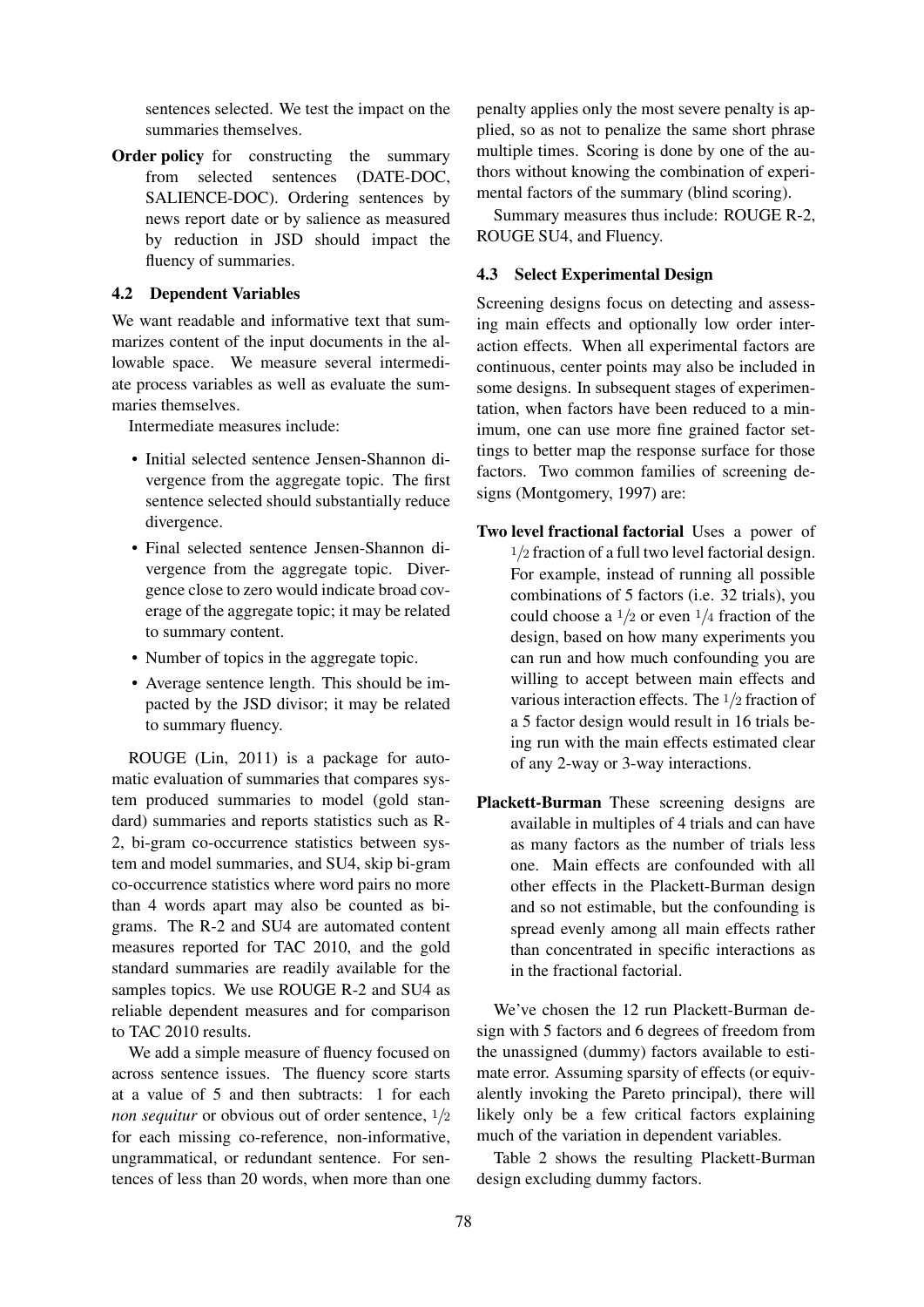| Run | Fixed   | Aggr  | JSD.            | Order       | Head |
|-----|---------|-------|-----------------|-------------|------|
|     | Alpha   | Topic | Div             |             | Line |
| 1   | . 5     | .75   | ONE             | SAL         | YES  |
| 2   | $\star$ | .75   | SORT            | DATE        | YES  |
| 3   | .5      | .5    | SORT            | SAL         | NO   |
| 4   | $\star$ | .75   | ONE             | SAT.        | YES  |
| 5   | $\star$ | .5    | SORT            | <b>DATE</b> | YES  |
| 6   | $\star$ | .5    | ONE             | SAL         | NO   |
| 7   | .5      | .5    | ONE             | <b>DATE</b> | YES  |
| 8   | .5      | .75   | ON <sub>F</sub> | <b>DATE</b> | NO   |
| 9   | .5      | .75   | SORT            | DATE        | NO   |
| 10  | $\star$ | .75   | SORT            | SAL         | NO   |
| 11  | .5      | .5    | SORT            | SAL         | YES  |
| 12  | $\star$ | . 5   | ONE             | DATE        | NO   |

Table 2: Plackett-Burman 12 DOE.

#### 5 Experimental Results

We analyze our experiment using conventional analysis of variance (ANOVA) and show tables of means for the various experimental conditions. As this is a screening experiment, we treat a p-value  $\lt$ 0.20 as *informative* and consider the corresponding factor worth further consideration. To save space, only significant p-values are reported rather than the full ANOVAs.

### 5.1 Intermediate Measures

*Number of topics* in the aggregate topic is directly impacted by the AggrTopic setting; we simply report the mean number of topics selected by Aggr-Topic value (Table 3). The 1.0 average number of topics for AggrTopic set to 0.5 indicates that only *one* topic was ever selected for the aggregate topic at this setting. This implies that the most important topic always had an  $\alpha$  proportion  $> 0.50$  of the  $\alpha$  sum even when the FixedAlpha setting was \* (for unbiased  $\alpha$  weighting). This is unexpected in that we thought the most important topic  $\alpha$  determined by topic analysis would be more variable and show some  $\alpha$  values with proportions less than 0.5 of the  $\alpha$  sum.

| Aggr  | Number        |
|-------|---------------|
| Topic | <b>Topics</b> |
| 0.50  | 1.00          |
| 0.75  | 4.55          |

Table 3: Average Number Topics.

*Average sentence length* in the summary may be affected by any of the independent variables except sentence order policy. JSD Divisor has a dramatic impact ( $p < 0.0001$ ) and AggrTopic a modest impact ( $p < 0.01$ ) on average sentence length.

Using a divisor of ONE in the JSD based sentence selection results in much longer sentences while using AggrTopic of 0.5 results in shorter sentences (Table 4).

| Aggr                                | Sentence | JSD            | Sentence |
|-------------------------------------|----------|----------------|----------|
| Topic                               |          | Length Divisor | Length   |
| 0.5                                 |          | 20.3 ONE       | 26.8     |
| 0.75                                | 23.9     | SQRT           | 17.4     |
| Standard Error of the mean $= 0.78$ |          |                |          |

Table 4: Average Sentence Length.

*Initial selected sentence Jensen-Shannon divergence (JSD)* should be affected directly by JSD Divisor in iterative sentence selection, but may also be affected by any of the other independent variables except for sentence order policy. Aggr-Topic and JSD Divisor strongly impact initial sentence JSD ( $p < 0.00005$ ).

The table of JSD initial sentence means by AggrTopic and JSD Divisor is revealing (Table 5). The JSD for the initial sentence selected is lower for AggrTopic of 0.5. We observed above that only *one* topic is selected for the aggregate topic when AggrTopic is 0.5. Thus we achieve a lower divergence of the initial sentence from the aggregate topic when the aggregate is composed of only *one* topic. For initial sentence JSD, aggregating topics seems ineffective.

Similarly a JSD Divisor of ONE gives a lower initial divergence than using the SQRT as the divisor. The interpretation is problematic here in that a divisor of ONE seems to give lower initial divergence because it selects longer sentences, which means that less space remains in the summary to select other sentences minimizing total divergence.

| Aggr                                  | <b>JSD</b> | JSD        | <b>JSD</b> |
|---------------------------------------|------------|------------|------------|
| Topic                                 | Initial    | Divisor    | Initial    |
| $0.5^{\circ}$                         | 0.665      | <b>ONE</b> | 0.658      |
| 0.75                                  | 0.735      | SORT       | 0.742      |
| Standard Error of the mean $= 0.0056$ |            |            |            |

Table 5: Average Initial JSD.

Table 6 shows the impact of AggrTopic and JSD Divisor together on the JSD for the initial sentence. There is still the issue of whether using a JSD Divisor of ONE is appropriate given the effect on the remaining summary size, but the effects appear additive.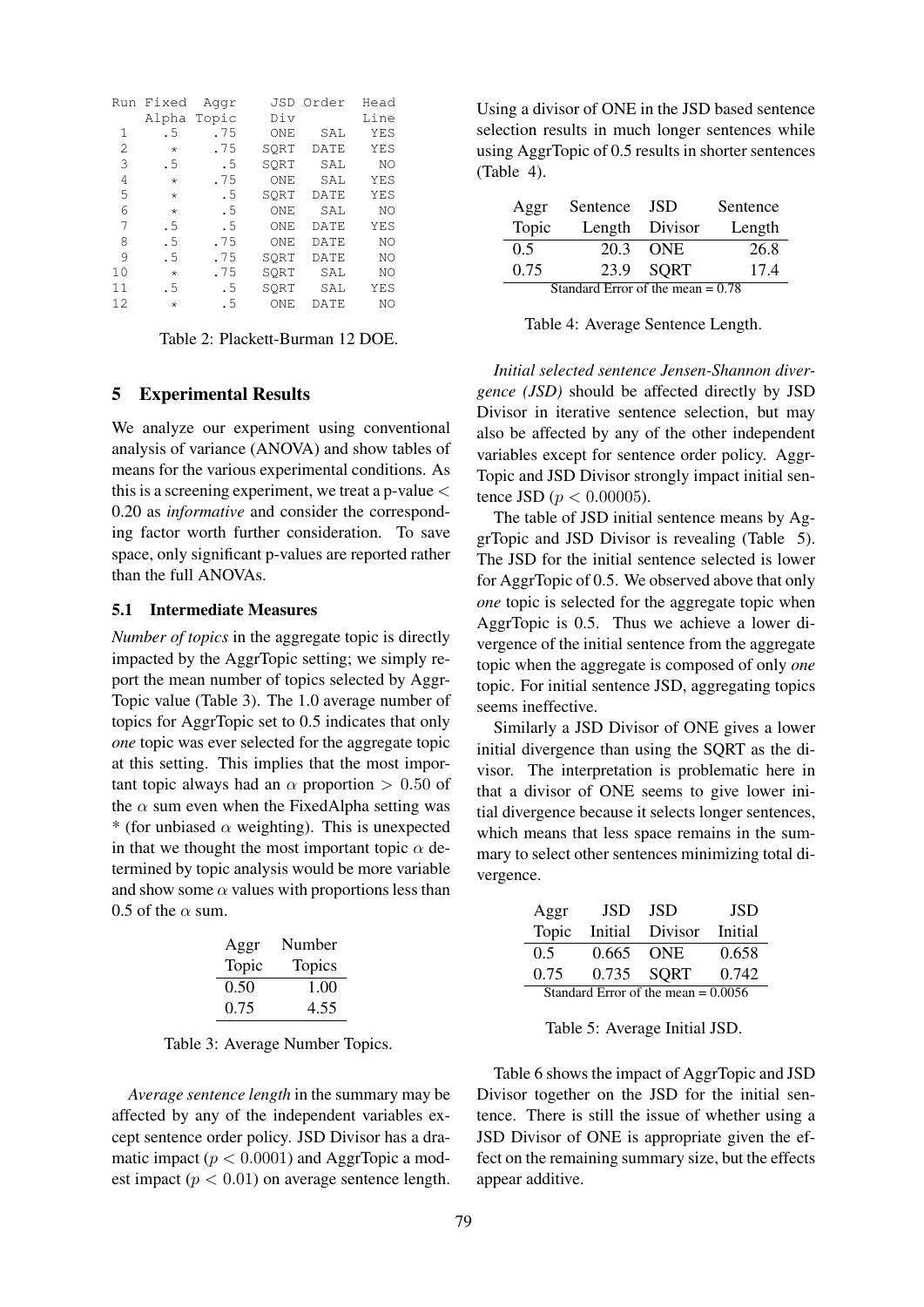| Aggr  | JSD                                   | JSD     |
|-------|---------------------------------------|---------|
| Topic | Divisor                               | initial |
| 0.50  | <b>ONE</b>                            | 0.627   |
| 0.50  | <b>SORT</b>                           | 0.703   |
| 0.75  | <b>ONE</b>                            | 0.690   |
| 0.75  | <b>SORT</b>                           | 0.780   |
|       | Standard Error of the mean $= 0.0080$ |         |

Table 6: Average Initial JSD.

*Final sentence Jensen-Shannon Divergence (JSD)* may be affected by any but the sentence order policy variable. AggrTopic ( $p < 0.00001$ ) and JSD Divisor ( $p < 0.001$ ) strongly impact the final sentence JSD; there is also a possible effect from including headlines in the summary ( $p < 0.1$ ). The effect of the JSD Divisor has reversed from the initial JSD; using a divisor of ONE results here in a *less desirable* higher divergence for the final sentence. The AggrTopic effect is about the same as for initial JSD divergence; a single dominant topic seems more effective than using an aggregate topic.

| Aggr                                  | JSD.      | -ISD    | <b>JSD</b> |  |
|---------------------------------------|-----------|---------|------------|--|
| Topic                                 | Final     | Divisor | Final      |  |
| 0.5                                   | 0.422 ONE |         | 0.487      |  |
| 0.75                                  | 0.513     | SORT    | 0.448      |  |
| Standard Error of the mean $= 0.0047$ |           |         |            |  |

Table 7: Average Initial JSD.

Impact of AggrTopic and JSD Divisor together on the JSD for the initial sentence (Table 8) seems additive.

| Aggr  | <b>JSD</b>                            | JSD   |
|-------|---------------------------------------|-------|
| Topic | Divisor                               | final |
| 0.50  | <b>ONE</b>                            | 0.437 |
| 0.50  | <b>SORT</b>                           | 0.407 |
| 0.75  | <b>ONE</b>                            | 0.537 |
| 0.75  | <b>SORT</b>                           | 0.490 |
|       | Standard Error of the mean $= 0.0066$ |       |

Table 8: Average Final JSD.

#### 5.2 Product Measures

Based on the analysis of intermediate measures, it would seem that using a JSD Divisor of the SQRT and selecting only the dominant topic gives less divergence from the aggregate topic. However,

we have to be careful here in drawing conclusions based on intermediate variables; selecting only the dominant topic may result in reduced divergence, but this does not necessarily mean that the dominant topic is representative of good summaries.

We examine product variables to provide direct support in our study, and so we ask how ROUGE R-2 and SU4, and fluency evaluations vary with the experimental factors. This pilot studies unguided summarization of initial stories from the 3 sample news themes from 3 separate categories. While results are not directly comparable with those of the full TAC 2010 test corpus, we will use the TAC 2010 results as a reference point versus our own results. The average of all experiments are reported along with the TAC 2010 results (Table 9). Our ROUGE R-2 and SU4 performance seems reasonable showing results better than the baseline but not as good as the best system.

| Reference System                       | $R-2$ | <b>SU4</b> |
|----------------------------------------|-------|------------|
| Baseline - Lead sentences              | 5.4   | 8.6        |
| Baseline - MEAD†                       | 5.9   | 9.1        |
| <b>Best System</b>                     | 9.6   | 13.0       |
| Pilot Average                          | 6.7   | 10.1       |
| Pilot Minimum                          | 5.6   | 8.7        |
| Pilot Maximum                          | 81    | 11.9       |
| +Toyt cummorization gystem (Dadayat al |       | 2004)      |

†Text summarization system (Radevet al., 2004)

Table 9: TAC 2010 ROUGE Scores.

*ROUGE R-2* results show no significant impact from our experimental factors. This is disappointing as it gives us no handle on how to improve performance.

*ROUGE SU4* shows a modest impact for Aggr-Topic ( $p < 0.025$ ) and the possible impact of JSD Divisor ( $p < 0.20$ ). Note that we dropped Order and FixedAlpha factors from the model; Order because it can only effect sentence order and FixedAlpha because the most important  $\alpha$  determined automatically by topic analysis did not vary much from the 0.5 FixedAlpha. A benefit of dropping terms from the model is that we have more dummy factors to estimate error.

The ROUGE SU4 means (Table 10) show the same pattern as for the JSD final sentence, but the differences are not as clear cut. Box and whiskers plots for AggrTopic and JSD Divisor (Figures 4 and 5) offer more insight into the AggrTopic and JSD Divisor effects.

There is a clear distinction between AggrTopic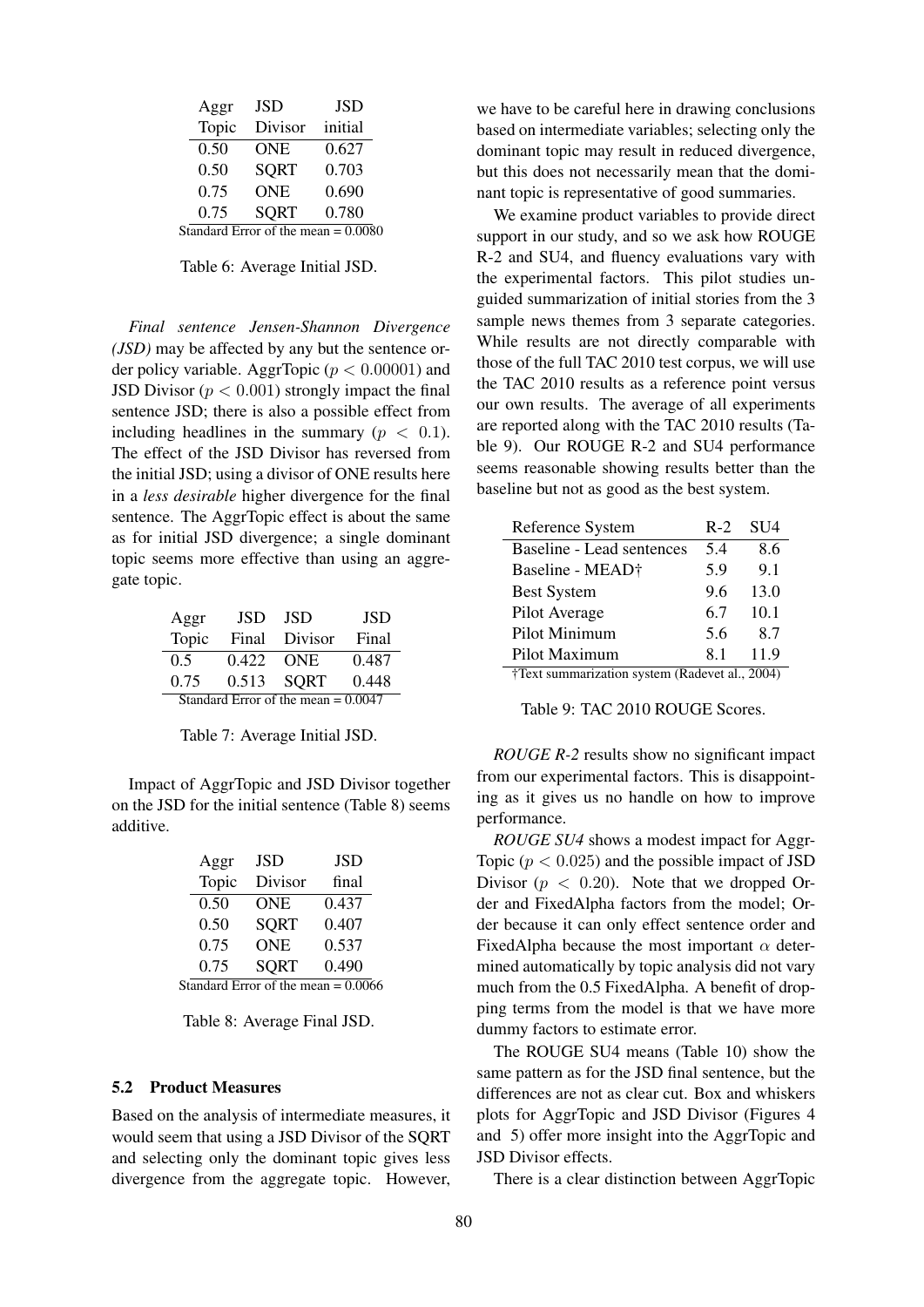| Aggr                                | <b>ROUGE</b> | -ISD      | <b>ROUGE</b> |
|-------------------------------------|--------------|-----------|--------------|
| Topic                               | SU4          | Divisor   | <b>SU4</b>   |
| 0.5                                 |              | 10.75 ONE | 9.70         |
| 0.75                                |              | 9.48 SORT | 10.53        |
| Standard Error of the mean $= 0.32$ |              |           |              |

Table 10: Average ROUGE SU4.

levels 0.5 and 0.75 with better results at the 0.5 level, except for an outlier value of 9.1. Investigation shows no data coding error and nothing special about the experimental conditions other than if uses a JSD Divisor of ONE which also gives lower SU4 scores. The box and whiskers plots for JSD Divisor effects also suggest a positive effect for JSD Divisor of SQRT, but the whiskers overlap the boxes indicating no strong effect.



Figure 4: ROUGE SU4 by Aggr Topic Figure 5: ROUGE SU4 by JSD Divisor

We had speculated that the final sentence divergence might be related to some of the end product measures. Indeed, we find that JSD final sentence is strongly inversely related to ROUGE SU4 as shown by regression analysis (Table 11). While the residual error of 0.73 indicates that we can only reliably predict ROUGE SU4 within 1.5 units (for averages of 3 trials), this is still important. A 0.1 reduction in final sentence divergence corresponds on the average to a 1.4 unit increase in ROUGE SU4.

Estimate StdErr t Pr(>|t|)<br>16.865 1.934 8.721 ~0.0 Intercept 16.865 1.934 8.721 ˜0.0 JSDfinal -14.435 4.112 -3.510 0.006 Residual standard error: 0.73 on 10 degrees of freedom F-statistic: 12.32 on 1 and 10 DF, p-value: 0.0056

Table 11: Regression - ROUGE SU4.

We thought *Simple Fluency* would show an effect for sentence order policy and maybe other factors. Analysis shows an effect for JSD Divisor  $(p < 0.05)$  and possible effects of Order policy and Head lines ( $p < 0.20$ ).

Fluency means (Table 12) show that fluency is better for JSD Divisor ONE. From our experience of scoring Fluency, this would seem to be because the fewer and longer sentences with JSD Divisor of ONE offer fewer chances for disfluencies. The better Fluency with DATE ordering likely comes from fewer out of order or *non sequitur* sentences, and the better Fluency with NO headlines likely results from fewer short ungrammatical headlines as part of the text.

| JSD.                                |      | Flu- Order Flu- Head Flu- |  |                 |      |
|-------------------------------------|------|---------------------------|--|-----------------|------|
| Div                                 | ency |                           |  | ency Lines ency |      |
| ONE                                 |      | 3.95 DATE                 |  | 3.80 NO 3.80    |      |
|                                     |      | SQRT 3.33 SAL 3.47 YES    |  |                 | 3.47 |
| Standard Error of the mean $= 0.16$ |      |                           |  |                 |      |

Table 12: Average Fluency.

### 6 Summary and Discussion

Our pilot studied topic analysis based multidocument extractive summarization using the 2010 TAC sample topics. Our experimental design process identified control factors with their default and extreme settings, defined intermediate and final product dependent measures, designed the experiment, ran, and analyzed the experiment.

We identified an intermediate variable, final selected sentence divergence, that could be used as a stand-in for the product content measure, ROUGE SU4. We found that using a single dominant topic, instead of an aggregate topic, and using a divisor of the square root of sentence length in sentence selection, improved final sentence divergence and ROUGE SU4. However, using a divisor of one in sentence selection improved fluency of summaries which is at odds with the benefit of using square root of sentence length to improve content.

Our planned experimentation has made obvious and objective the process of describing and improving our extractive summarization process. It is an extremely useful process and furthermore a process that when documented permits sharing of results and even duplicating of results by others working in this area.